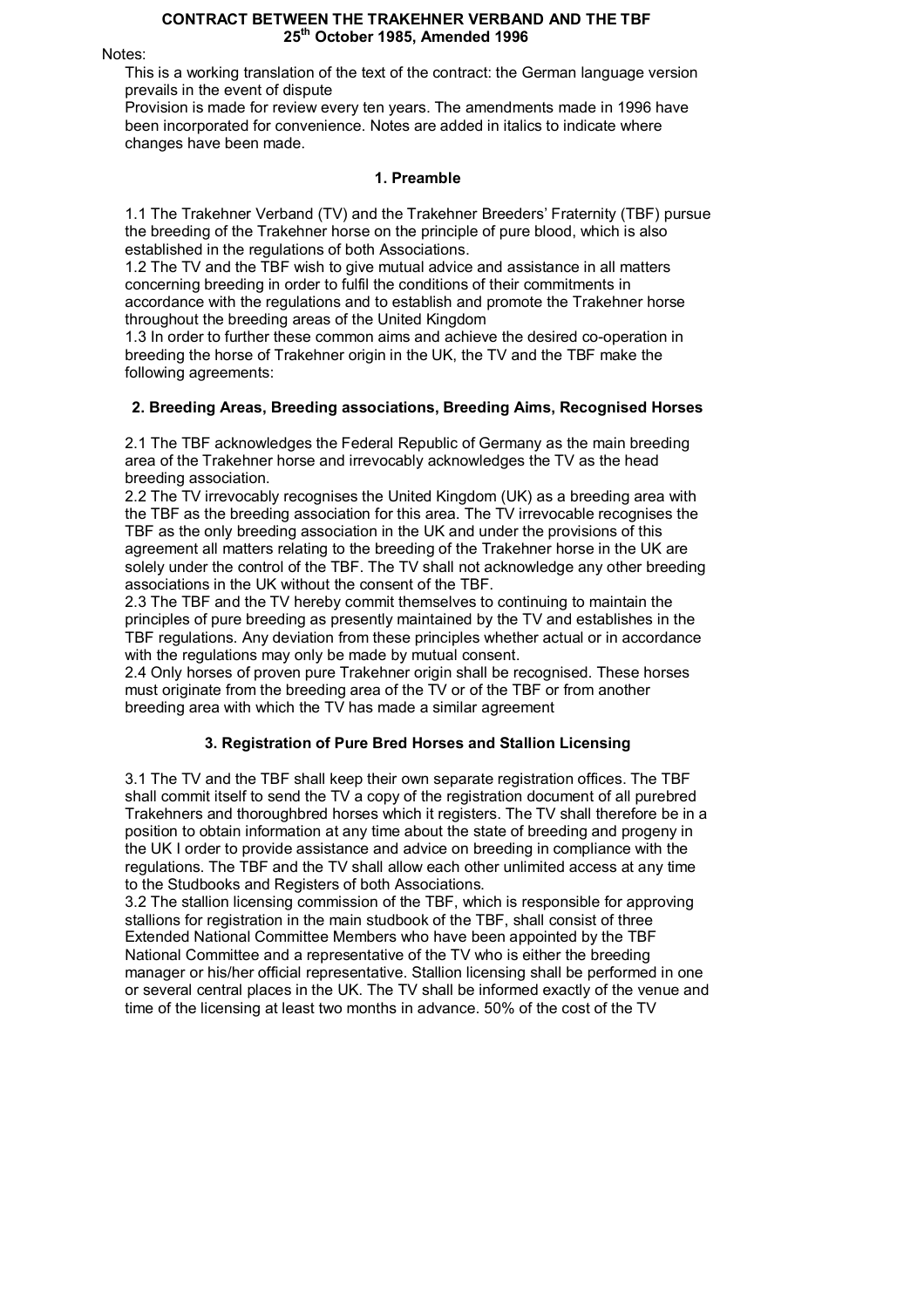representatives participating in stallion licensing shall be paid by each association. Licensing shall take place annually.

3.3 The breeding manager or other person acting on behalf of the TV has the right to cast two votes when UK stallions are being presented for licensing and registration. While the other members of the licensing commission have only one vote. This measure gives the TBF optimal support when selecting stallions for breeding in compliance with the Trakehner breeding aim. The composition of the licensing commission and the overall rights to vote must be established in the regulations of the TBF.

#### 4. Association Mark and Brand

#### (Note this paragraph was reworded in 1996 to the following text)

4.1 Brand The Trakehner Verband is the owner of the UK trademarks nos. 1 132 595 and 1 132 596 (pair of elk's antlers) as well as nos.1 132 593 and 1 132 594 (single antler with bow) (Trakehner Brand).

4.2 The Trakehner Verband herewith agrees to provide TBF and its members with the exclusive right to use the pair of elk's antlers with an additive designating TBF as its sign and in the form of a brand as a recognised mark of origin of a purely bred Trakehner horse registered with TBF in Great Britain, on all horses registered in the main pedigree register of the TBF in the following form:



4.3 All horses which are registered after this Agreement has come into force must be branded with this brand mark. All foals should be branded on the left hind quarters.. (Neck branding has been discontinued)

4.4 Furthermore, the above-mentioned emblem may be used on all documents, papers and letterheads used by TBF.

4.5 TBF commits itself and its members to refrain from using the Trakehner brand except in the way expressly permitted by this Agreement and to support the Trakehner Verband in legal action concerning infringement of these marks also through third parties.

#### (Paragraph 5 was deleted by the amendments agreed in 1996)

#### 6. Fees

6.1 The TBF shall pay the TV a licence fee of £St20 for each of its members who use the brand stipulated in paragraph 4, including those who join after this contract is signed.

6.2 The TBF shall also commit itself to pay a fee of £St4 for every registration of a Trakehner or of a Thoroughbred horse and a fee of £St8 for every horse which receives the brand stipulated in paragraph 4. Payment shall be made by 31<sup>st</sup> December each year.

6.3 The associations agree that neither of them should be at an advantage or disadvantage due to any change in the purchasing power of money. In the case of such change the fees due to the TV shall rather be brought into line with the changed